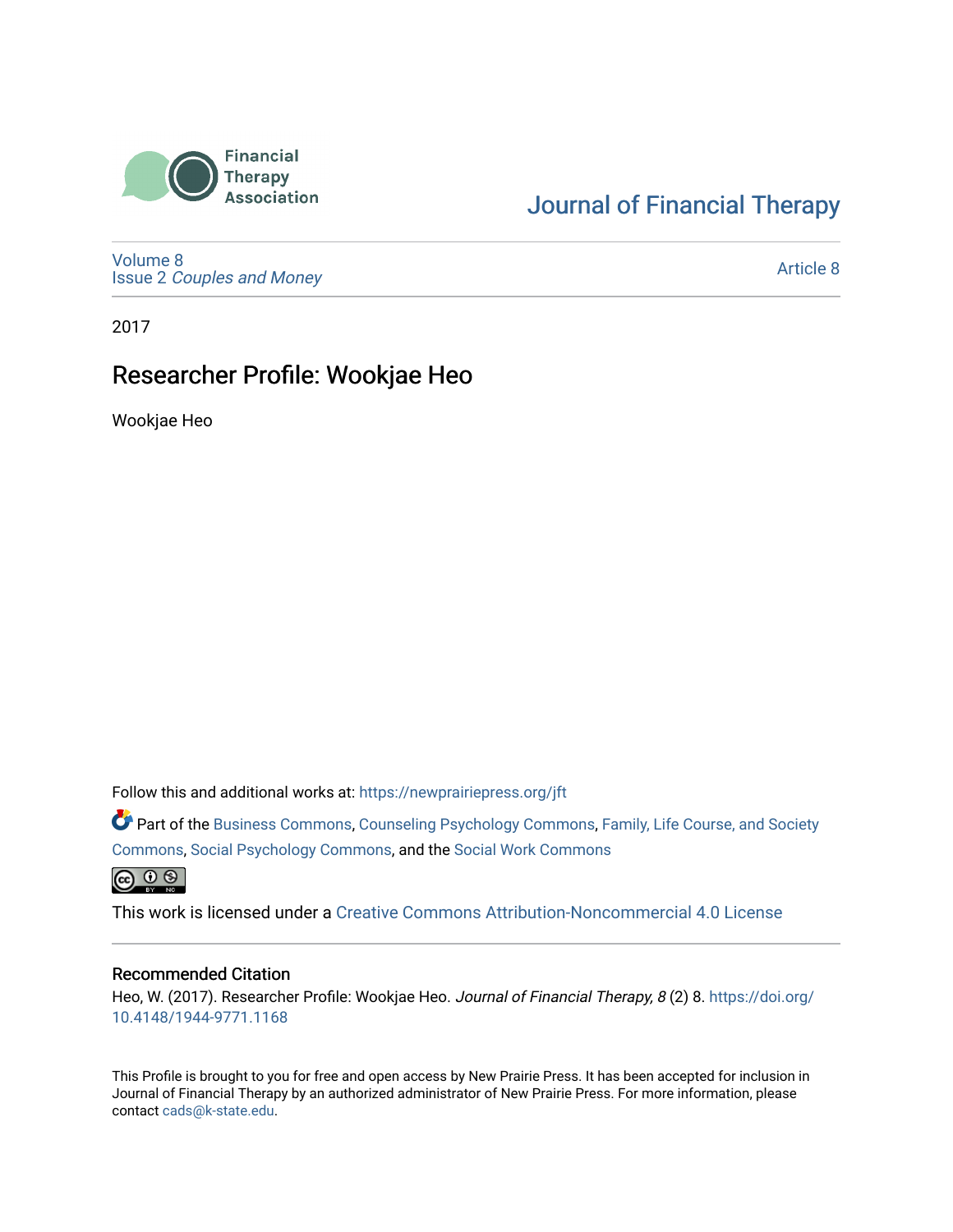# **Researcher Profile**

An Interview with

# Wookjae Heo, Ph.D.

*Wookjae Heo is an assistant professor of Consumer Affairs in the Department of Consumer Sciences of South Dakota State University. He earned his doctorate degree in 2016 from the University of Georgia under the guidance of Dr. John E. Grable. Prior to working in academia, he worked for a marketing consulting firm as a strategic marketing planner and consumer research specialist in Korea. Dr. Heo has also been a survey researcher at the governmental research institute, Rural Development Administration. Prior to working at the consulting firm and governmental organization, Dr. Heo received both a master's and bachelor's degree in Consumer Sciences from Seoul National University, South Korea. In between his bachelor's and master's degrees, Dr. Heo served in the Korean military army as a transportation operator and worked at a township office as a computer assistant.* 



**Q. Define what you do professionally.**

A. Mainly, I research and teach in the field of consumer affairs and financial planning. My main research areas are: consumer financial decision making and consumers' financial well-being. When investigating these two major topics, my specific research focuses are risk tolerance, financial stress, and usage of diverse data analysis. For instance, I am (a) investigating the economic utility related with financial risk tolerance; (b) developing a new comprehensive scale for measuring financial stress; (c) conducting biophysiological research for finding financial stress impact on financial decision making, and (d) adopting data mining methodologies,

ISSN: 1945-7774 CC by–NC 4.0 2017 Financial Therapy Association 87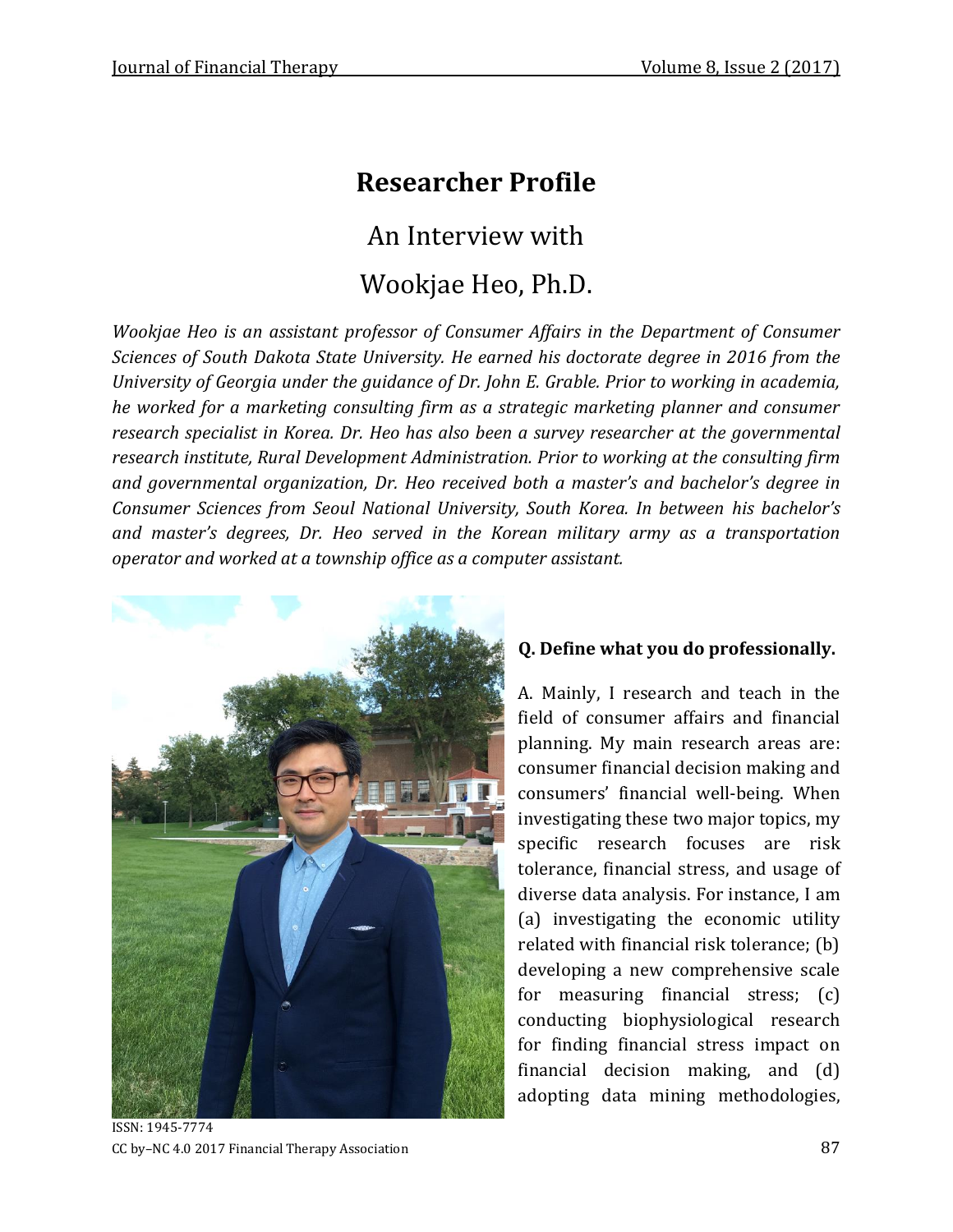such as artificial intellectual techniques and text mining in financial planning.

I am currently teaching four categories in consumer affairs and financial planning: (a) consumer behavior and decision making courses, (b) consumer affairs and policy analysis courses, (c) consumer research courses, and (d) financial planning courses.

#### **Q. What activities encompass your professional responsibilities?**

A. As explained in my previous answer, I research and teach at my academic position. Therefore, I perform the following activities: (a) analyze pre-existed public data (e.g., NLSY79) for empirical studies in the field of consumer sciences with diverse analyzing skills, (b) run a survey (e.g., 1,000 observations) for empirical study with risk tolerance and financial stress scales, (c) do some experiments with biophysiological device (e.g., brain waves) for finding the relevance between financial stress and consumer behavior/decision makings, (d) explore the availability of diverse data mining techniques (e.g., text mining), and (e) teach courses of Consumer Affairs. In addition, I serve as the program leader for Consumer Affair program at South Dakota State University (SDSU). Therefore, a part of my professional roles is to coordinate undergraduate students and graduate students in the Consumer Affairs program at SDSU.

#### **Q. How long have you been engaged in your professional activity?**

A. For each research topic, my engagement has slightly different length. From the second year of my doctoral degree trainings in 2012, I've been engaged in insurance planning research. For the research about risk tolerance and financial stress, I joined Dr. Grable's Financial Planning Performance lab around 2014. Because of my financial stress research, I was selected as a featured research doctoral candidate at the University of Georgia in 2016. Also, for my doctoral dissertation, I've adopted a relatively new methodology, Artificial Neural Network, which is one skill of artificial intellectual techniques. For finishing the dissertation, I've started data mining research from 2015. For teaching, I've taught a basic financial planning course at the University of Georgia and SDSU from 2015 until now. For administrative role as a leading faculty of Consumer Affairs, it is the first year of having this activity.

#### **Q. What led you to your professional calling?**

A. When I worked at a consulting firm, I notified the huge gap between consumers and financial companies. Many consumers are misunderstanding the financial companies' purpose and see them as predators in a capitalistic world. Also, financial institutes are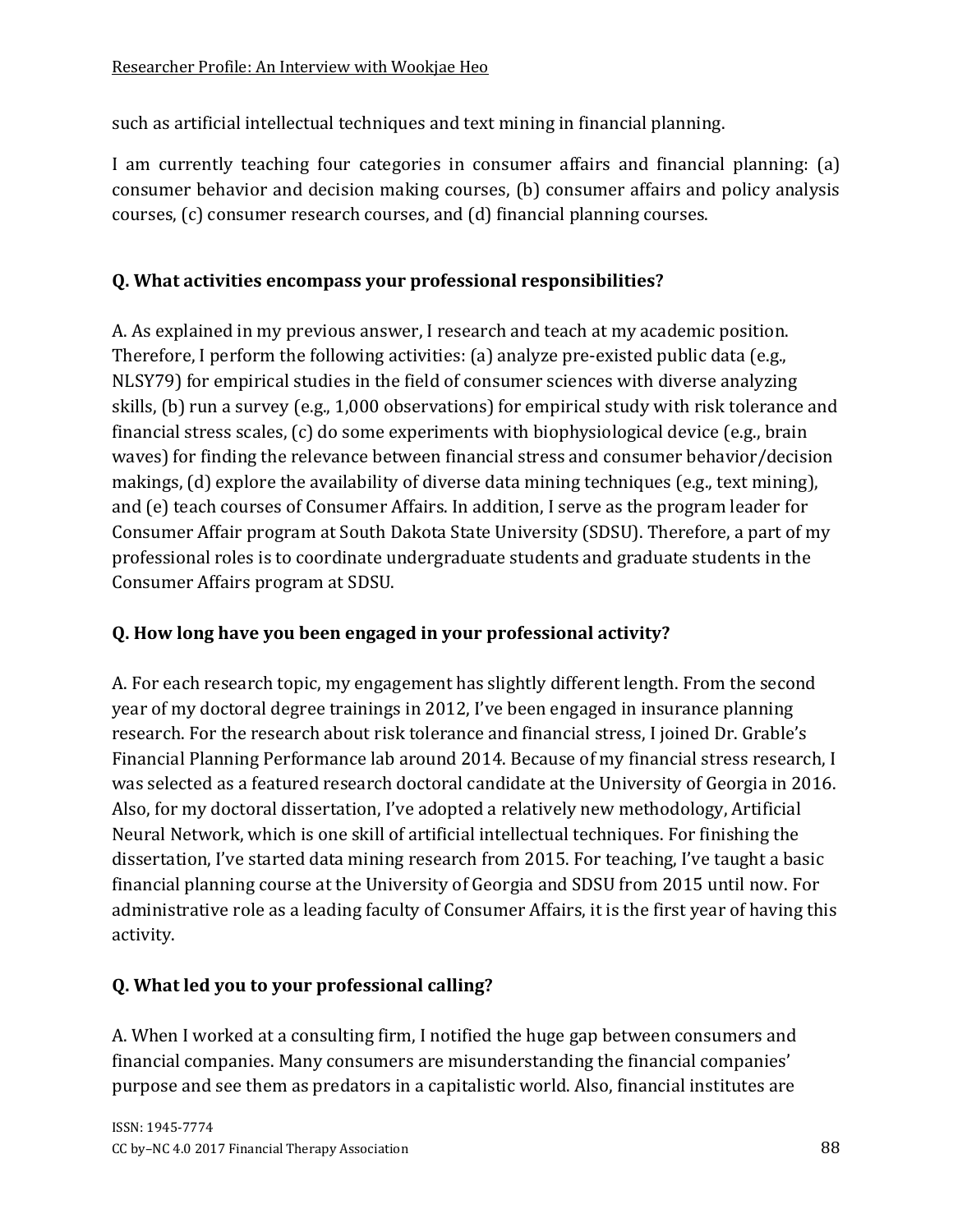struggling with understanding the abnormal decision makings of consumers in the market. This lack of understanding between the two parties is the reason why I returned to academia, specifically in the field of financial planning, counseling, and consumer affairs. There should be a bridge to make each side understand each other.

### **Q. How are you paid?**

A. Whenever I accomplish research findings regardless the impact amount, I feel that I am now filling the gap between consumers and financial institutes with understandable knowledge. If I can fill the gap between consumers and financial institutes, it brings me great joy to know that I am helping both parties understanding each other.

#### **Q. Do you work alone or do you have a team?**

A. I prefer to work as a team. On a daily basis, I work in multiple teams. I work with: (a) a cohort team from Georgia, (b) a local team in mid-west area including South Dakota, Wyoming, and Minnesota, and (c) a few college teams at South Dakota State University. The cohort team from Georgia is a multidisciplinary team that includes marketing, risk management and insurance, and the consumer sciences. With the cohort team, I am completing research studies about the impact of financial service (e.g., insurance) on consumers financial decision making and financial well-being. The mid-west team mostly consist of consumer affairs and financial planning experts. With the local team in the midwest, I am doing some research about consumers' financial decision making and financial stress. With the college teams at South Dakota State University, the research activities are very interesting due to the team being interdisciplinary. The SDSU team looks at the influence of financial stress on fashion-selection, the impact of financial worries on aviation training, a financial stress scale development with psychometric expert, etc.



**Q. What theoretical framework guides your work when dealing with clients?**

A. I prefer to use the ecological systemic theory that was originally introduced by Deacon and

ISSN: 1945-7774 CC by–NC 4.0 2017 Financial Therapy Association 89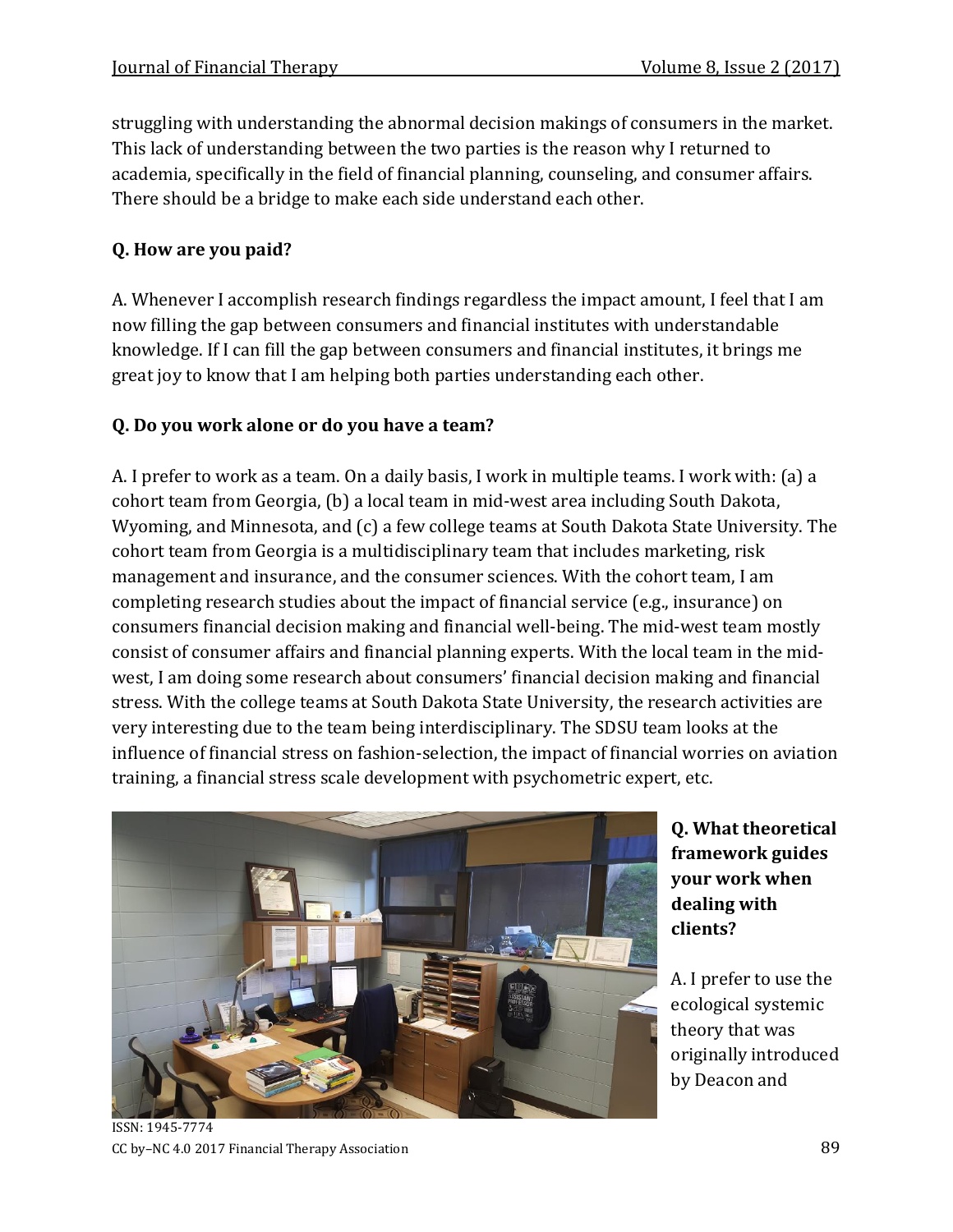Firebaugh. The theory is not easy to utilize in the concept of economic utility function like in pure economics. However, thinking that human beings (i.e., consumers) are living in a complex structure like Chaos, the ecological theory is more fitting with the real world. The concept of complexity and the ecological systemic theory have a common point that consumers are influenced by numerous factors of the real world.

Previously, in the era of economics, the numerous factors were delimited to calculate precise marginal effect of consumer behavior. However, by the development of computing skills and techniques, it is possible to include numerous influential factors to explain consumer behavior. Specifically, in diverse field of research areas, human behavior and social phenomena are possibly predicted by using the artificial intellectual techniques. It means that the complexity in consumer behavior can be explained by using the A.I. techniques which is related with ecological systemic theory. By using complexity and ecological systems, clients' behaviors are not only explained with economic function but also explained with lots of psychological and physiological reasons.

### **Q. What needs to happen so that 10 years from now we can say that financial therapy is a respected field of study?**

A. Thinking that the current techniques of artificial intellectual are rapidly improving, the mathematics and statistics will not be significant to predict human beings' behavior. It means that there will be gradual changes of paradigm to consult consumers. Now, the current era is an economic efficiency-empathized era. However, maybe 10 years from now, human being's intuitive functions might be more important than they are now, since all effective calculation can be conducted by high-end techniques like Artificial Intellectual. Therefore, financial therapy may have more importance in the field of consumer financial behavior. For instance, consumer behavior is not rational but heuristic sometimes; however, it is not well described by economic functions. Some economic theories, including prospect theory, may explain the heuristics but can't explain all contextual reason of heuristics. It might happen that only human beings like financial therapists can use the accumulated/intuitive knowledge and explain consumer financial behavior. Therefore, financial therapists can have an important role in future if the current technology keeps progressing to develop the artificial intellectuals.

#### **Q. What benefits can the Financial Therapy Association provide to others doing work that is similar to your professional activities?**

ISSN: 1945-7774 A. Accumulation of intuitive knowledge is how the financial therapy association can assist. Since I am a statistically analytic researcher using survey, data mining, and experiments, I know that the analytic researchers are always needing the contextual explanation of